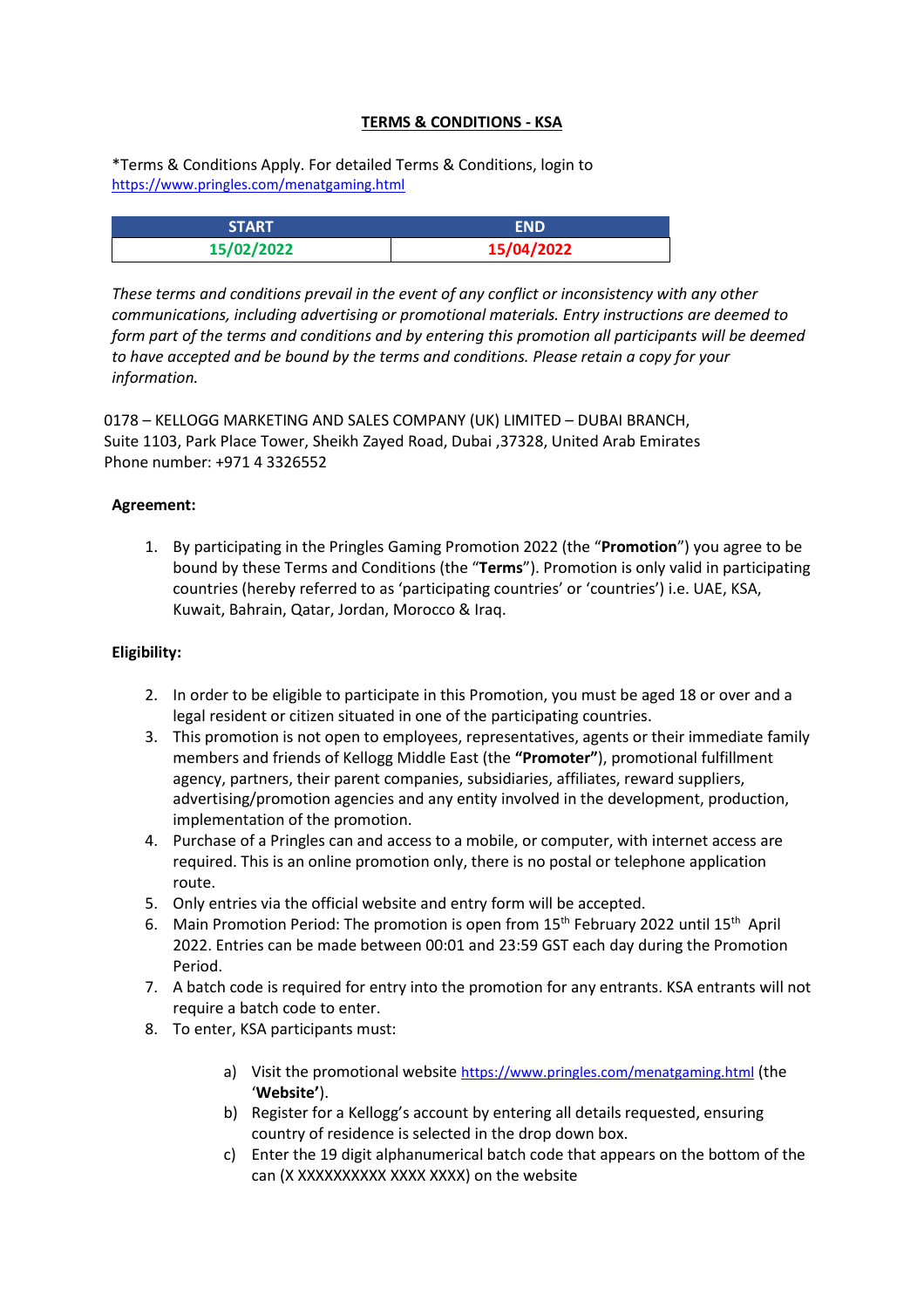[https://www.pringles.com/menatgaming.html](https://apc01.safelinks.protection.outlook.com/?url=https%3A%2F%2Fwww.pringles.com%2Fmenatgaming.html&data=04%7C01%7CUtkarsh.Mishra2%40mindtree.com%7Cf7cbce524b7e4e9ea84508d92cd59bc5%7C85c997b9f49446b3a11d772983cf6f11%7C0%7C0%7C637590118228989177%7CUnknown%7CTWFpbGZsb3d8eyJWIjoiMC4wLjAwMDAiLCJQIjoiV2luMzIiLCJBTiI6Ik1haWwiLCJXVCI6Mn0%3D%7C1000&sdata=t7XhN4L7kGhg2IupePX2Brkj6GmqFqeblZfKZD4o39w%3D&reserved=0) before 23:59 on the closing draw date. Any entries made after this date and time will not be valid;

d) Entrants will be instantly informed that they have been entered into a prize draw to win a Razer Blackshark V2 X Headphone. All entrants will also be given the opportunity to claim their free digital gift (herewith mentioned as "**Digital Gifts**", consisting of Mobile Wallpapers as part of a downloadable PDF).

Entrants are advised to take care when entering their batch code, and contact details (including first and surname, email address, postal address and phone number) on the website. The Promoter is not responsible for mistypes and incorrect information that has been entered by participants. Only correct entries that have followed the instructions will be accepted. Uppercase and lowercase letters will both be accepted. For the avoidance of doubt, spelling mistakes will be disqualified.

9. Entrants are limited to 5 entries per hour for the duration of the promotional period. Any additional entries will be invalid and participant's IP address will be blocked for a period of 1 hour from the time of the last entry.

#### **Participating Products:**

- 10. The following participating Pringles\* products (the **"Participating Products"**) are available at selective participating outlets in the participating countries:
	- All Pringles Cans

#### **Prizes:**

**11.** The following prizes are available to be won:

#### **MAIN PRIZE: Razer Blackshark V2 X Headphones**

There are a total of 150 x Razer Blackshark V2 X Headphones to be won in the KSA.

Winners of the Razer Blackshark V2 X Headphones will be selected through an independent prize draw conducted at the end of the promotional period. An entrant can only win 1 x Razer Blackshark V2 X Headphone.

### **Digital gifts in the form of downloadable Mobile Wallpapers**

Winners of the digital gifts will be notified immediately via the promotional website. Digital Gifts will be emailed directly to the registered email address. There are no limits on the Digital Gifts awarded.

#### 12. Further Prize Details:

12.1. The Razer Blackshark V2 X Headphone prize consists of: o One (1) unit of a Blackshark V2 X Headphone

12.2. Digital Gifts in the form of downloadable PDFs from Pringles. Downloadable PDFs will be available to download via the microsite and also shared with entrants via email.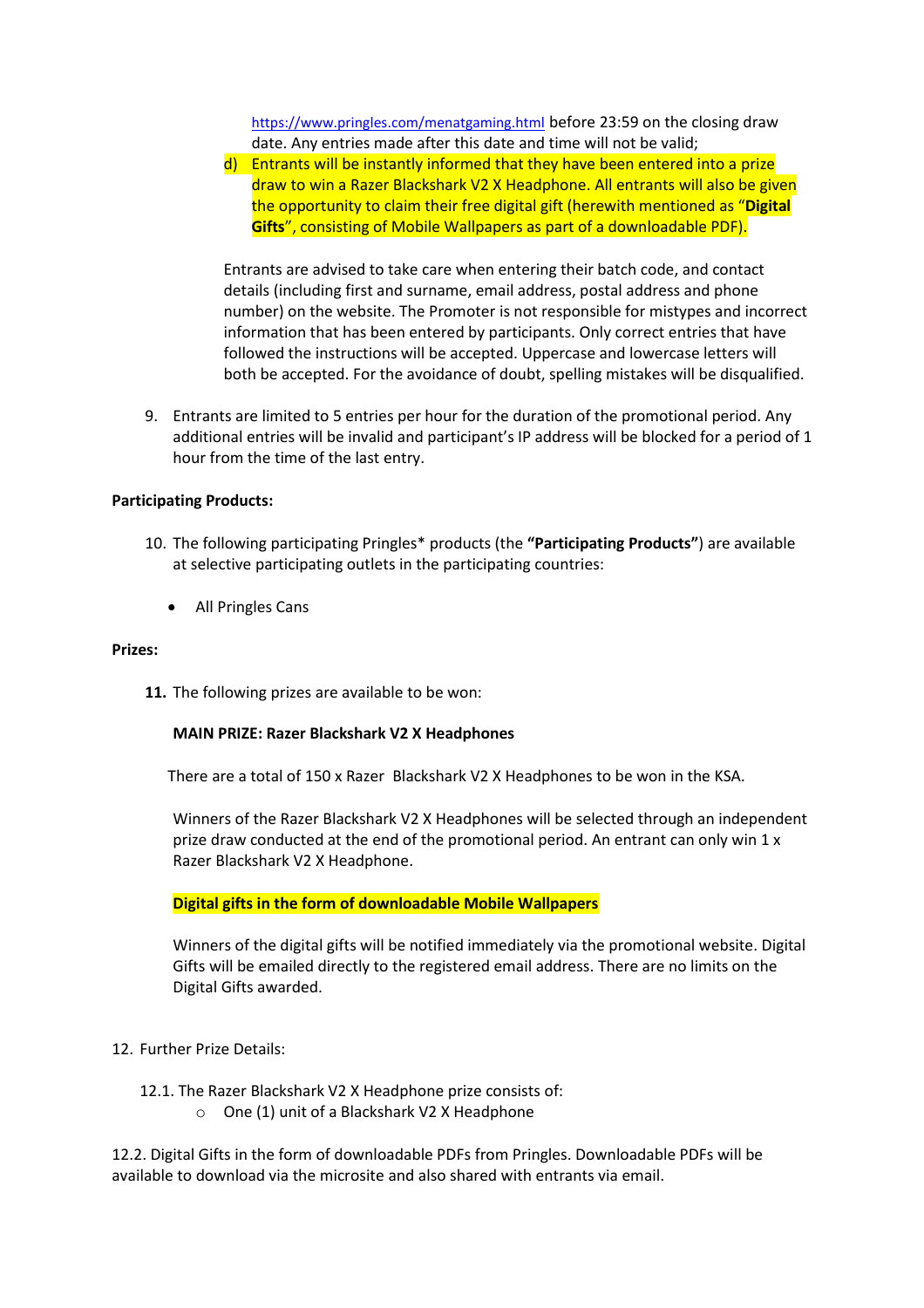- 13. An entrant can only win 1 x Razer Blackshark V2 X Headphone.
- 14. Prizes are awarded randomly and cannot be changed.
- 15. No cash or other alternative prizes are available in whole or in part, except that in the event of circumstances outside of its control, the Promoter reserves the right to substitute a similar prize of equal or greater value at the Promoter's discretion.
- 16. The prizes in whole, or in part, are non-transferable.

### **Winner Selection and Notification**

- 16. All entrants will be rewarded with a downloadable PDF and informed instantly of their entry into the prize draw to win a Razer Blackshark V2 X Headphones once they have completed the microsite journey for their particular market.
- 17. The random prize draw for the Razer Blackshark V2 X Headphones will be performed by a local government authority at the end of the competition.
- 18. Winning Entrants will be contacted by email or phone call within 30 calendar days of the draw.
- 19. Entrants have 40 working days from first contact to respond with personal details for prize fulfilment. Failure to respond in this way may result in the entrant being disqualified and the prize awarded to a reserve entrant selected in the same manner.
- 20. It is the responsibility of the winner to supply the correct personal information to claim the prize. The winner is responsible for collection of the prize from the given address. The Promoter will not be liable for the delivery of the prize.
- 21. Any relevant taxes that are required to be paid in order to claim the prize is the responsibility of the winner.
- 22. Winners may be required to take part in publicity with no recompense.
- 23. Entrants must allow up to 90 days for collection of prizes. In the unlikely event that a Prize doesn't arrive within 90 days of accepting the Prize, the winners will have a further 28 days to inform the Promoter by visiting the Contact Us page on Pringles.com. In the event that a winner does not inform the Promoter within this time frame, the Promoter will reserve the right to not reissue the prize or limit its value at their sole discretion.
- 24. Prizes that are not collected will be deemed unwanted and the prize will be forfeited. The prize will not be re-allocated.
- 25. The winners agree to allow the Promoter to use their surname and country of residence to announce the winners of the Promotion. The winners may object to their surname and country of residence being published or request the amount of information being published to be reduced by contacting [https://www.pringles.com/menatgaming.html](https://apc01.safelinks.protection.outlook.com/?url=https%3A%2F%2Fwww.pringles.com%2Fmenatgaming.html&data=04%7C01%7CUtkarsh.Mishra2%40mindtree.com%7Cf7cbce524b7e4e9ea84508d92cd59bc5%7C85c997b9f49446b3a11d772983cf6f11%7C0%7C0%7C637590118228989177%7CUnknown%7CTWFpbGZsb3d8eyJWIjoiMC4wLjAwMDAiLCJQIjoiV2luMzIiLCJBTiI6Ik1haWwiLCJXVCI6Mn0%3D%7C1000&sdata=t7XhN4L7kGhg2IupePX2Brkj6GmqFqeblZfKZD4o39w%3D&reserved=0). Provided no objection has been received, the surname and country of the winner(s) will be made available by contacting [https://www.pringles.com/menatgaming.html](https://apc01.safelinks.protection.outlook.com/?url=https%3A%2F%2Fwww.pringles.com%2Fmenatgaming.html&data=04%7C01%7CUtkarsh.Mishra2%40mindtree.com%7Cf7cbce524b7e4e9ea84508d92cd59bc5%7C85c997b9f49446b3a11d772983cf6f11%7C0%7C0%7C637590118228989177%7CUnknown%7CTWFpbGZsb3d8eyJWIjoiMC4wLjAwMDAiLCJQIjoiV2luMzIiLCJBTiI6Ik1haWwiLCJXVCI6Mn0%3D%7C1000&sdata=t7XhN4L7kGhg2IupePX2Brkj6GmqFqeblZfKZD4o39w%3D&reserved=0)one month after the close of the Promotion, for a period of 4 weeks.
- 26. No responsibility can be taken for entries or claims which are misdirected, lost, delayed, damaged or corrupted during delivery to or from the Promoter due to any computer malfunction, virus, bug, delay or other reason whatsoever. The Promoter is not responsible for any incorrect or inaccurate information supplied to the Promoter by the claimant in the application.
- 27. To the fullest extent permissible by law, the Promoter, nor their respective parent, affiliated companies, or subsidiaries, shall be liable for any loss or damage whatsoever which is suffered or sustained as a result of participation in the promotion or use of any prize.
- 28. There are no other prize alternatives available in whole or in part. No cash alternative is available unless otherwise agreed with the Promoter. If the stated prizes are no longer available due to circumstances outside of the Promoter's control, the Promoter reserves the right to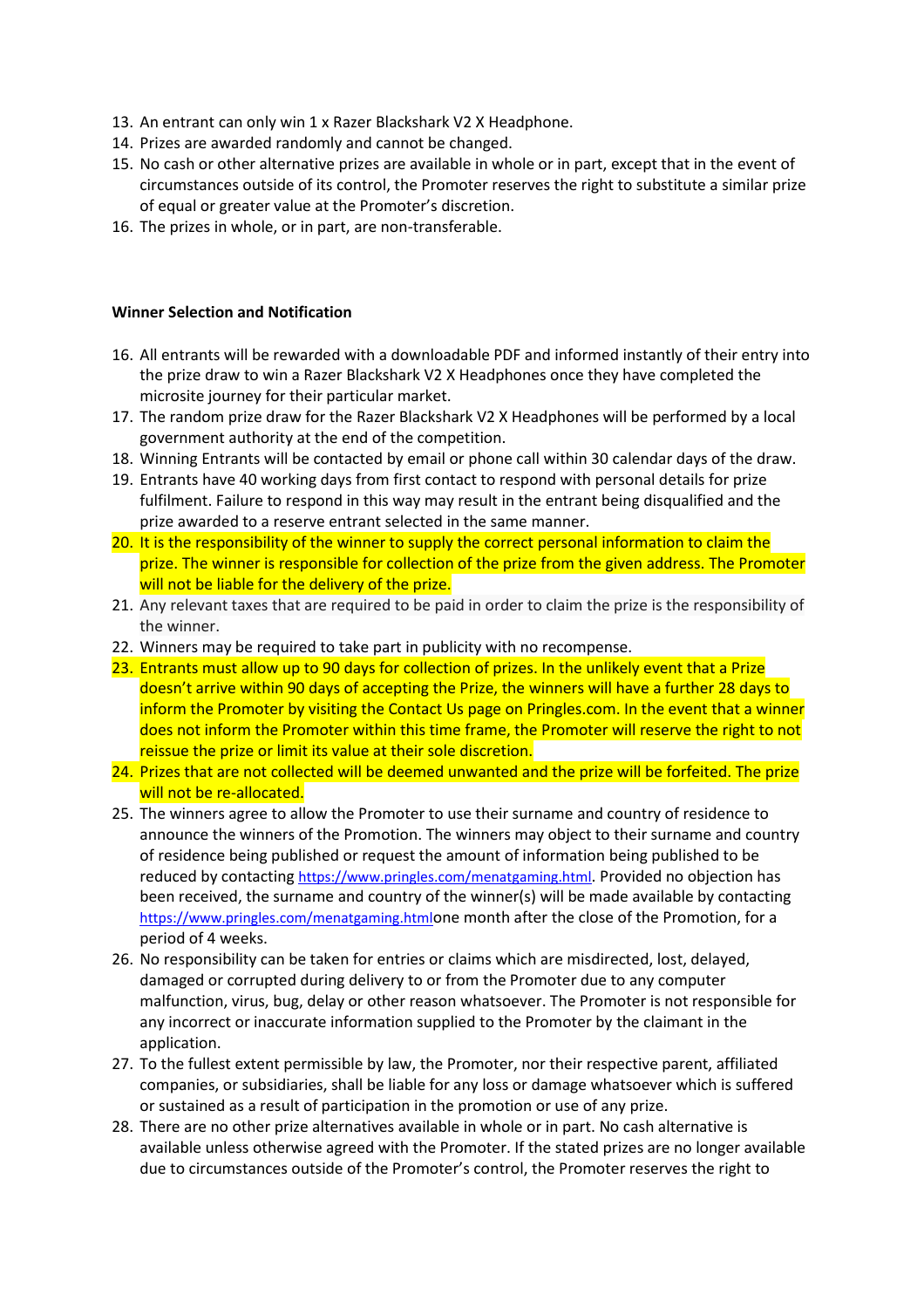substitute for an alternative prize of equal of greater value. Unless otherwise agreed in writing by the Promoter, the prizes will only be awarded directly to the winners.

### **General:**

- 29. The Promoter is not responsible for the acts or default of government authorities, but will endeavour to resolve any issues that may arise.
- 30. It is the responsibility of the winner to supply the correct personal information to claim the prize. The winner is responsible for collection of the prize from the given address. The Promoter will not be liable for the delivery of the prize.
- 31. The Promoter's decision is final with regard to all promotional matters.
- 32. If, for any reason, any aspect of this promotion is not capable of running as planned, including by reason of infection by computer virus, network failure, bugs, tampering, unauthorised intervention, fraud, technical failures or any other cause beyond the control of the Promoter which corrupts or affects the administration, security, fairness, integrity or proper conduct of this competition, the Promoter may in its sole discretion modify or suspend the competition or invalidate any affected entries. If an act, omission, event or circumstance occurs which is beyond the reasonable control of the Promoter and which prevents the Promoter from complying with these terms and conditions the Promoter will not be liable for any failure to perform or delay in performing its obligation.
- 33. The Promoter reserves the right to verify all entries including but not limited to asking for address and identity details, including proof of age (which they must provide within 7 calendar days) and to refuse to award a prize or withdraw prize entitlement, and/or refuse further participation in the promotion and disqualify the participant where there are reasonable grounds to believe there has been a breach of these terms and conditions or any instructions forming part of this promotion's entry requirements or otherwise, where a participant has gained unfair advantage in participating in the promotion or won using fraudulent means.
- 34. Winners agree to participate in any reasonable publicity required by the Promoter.
- 35. The Promoter and its associated agencies and companies will not be liable for any loss (including, without limitation, indirect, special or consequential loss or loss of profits), expense or damage which is suffered or sustained (whether or not arising from any person's negligence) in connection with this promotion or accepting or using the prize, except for any liability which cannot be excluded by law (including personal injury, death and fraud) in which case that liability is limited to the minimum allowable by law.
- 36. If any of these clauses should be determined to be illegal, invalid or otherwise unenforceable then it shall be severed and deleted from these terms and conditions and the remaining clauses shall survive and remain in full force and effect.
- 37. There are no other prize alternatives available in whole or in part and for a non-cash prize, no cash alternatives except in the event of circumstances outside of its control, when the Promoter reserves the right to substitute similar alternatives of equal or greater value. Unless otherwise agreed in writing by the Promoter the prizes will only be awarded directly to the winners.
- 38. The Promoter's decision is final with regard to all promotional matters. By participating in the offer, you accept these terms & conditions and are bound by all the rules in full.
- 39. The Promoter reserves the right at its sole discretion, to eliminate or disqualify any entries or entrants that it regards as being in breach of these conditions or the spirit of the promotion.
- 40. In the event of circumstances outside the reasonable control of the Promoter, or otherwise where fraud, abuse, and/or an error (human or computer) affects or could affect the proper operation of this promotion or the awarding of prizes, and only where circumstances make this unavoidable, the Promoter reserves the right to cancel or amend the promotion or these terms